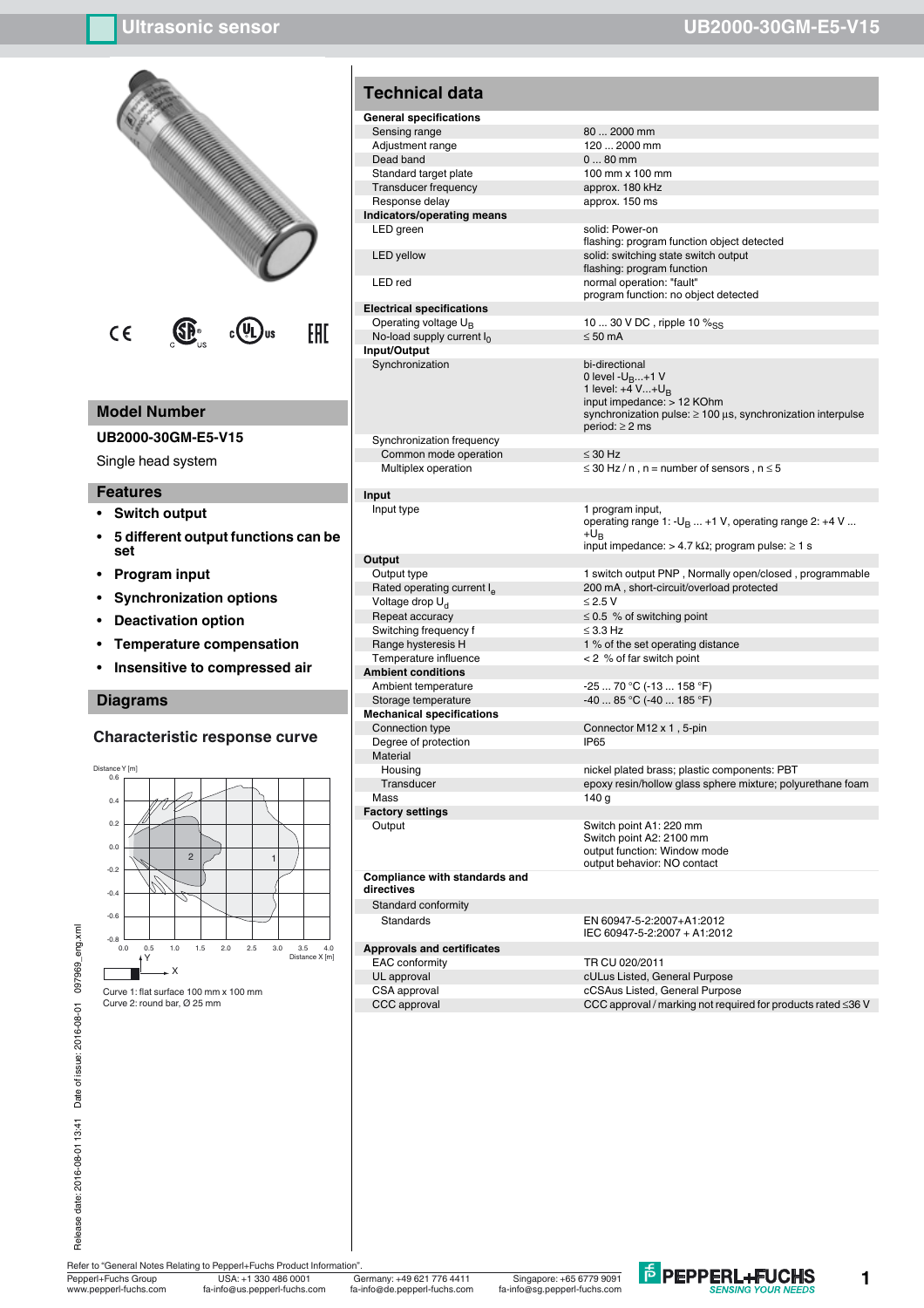# **Dimensions**



### **Electrical Connection**



Wire colors in accordance with EN 60947-5-2.

# **Pinout**



#### Wire colors in accordance with EN 60947-5-2

| 1 | ΒN | (brown) |
|---|----|---------|
| 2 | WH | (white) |
| 3 | BU | (blue)  |
| 4 | ΒK | (black) |
| 5 | GY | (gray)  |

# **Additional Information**

# **Programmable output modes**



5. A1 -> ∞, A2 -> ∞: Object presence detection mode Object detected: Switch output closed No object detected: Switch output open

**E** PEPPERL+FUCHS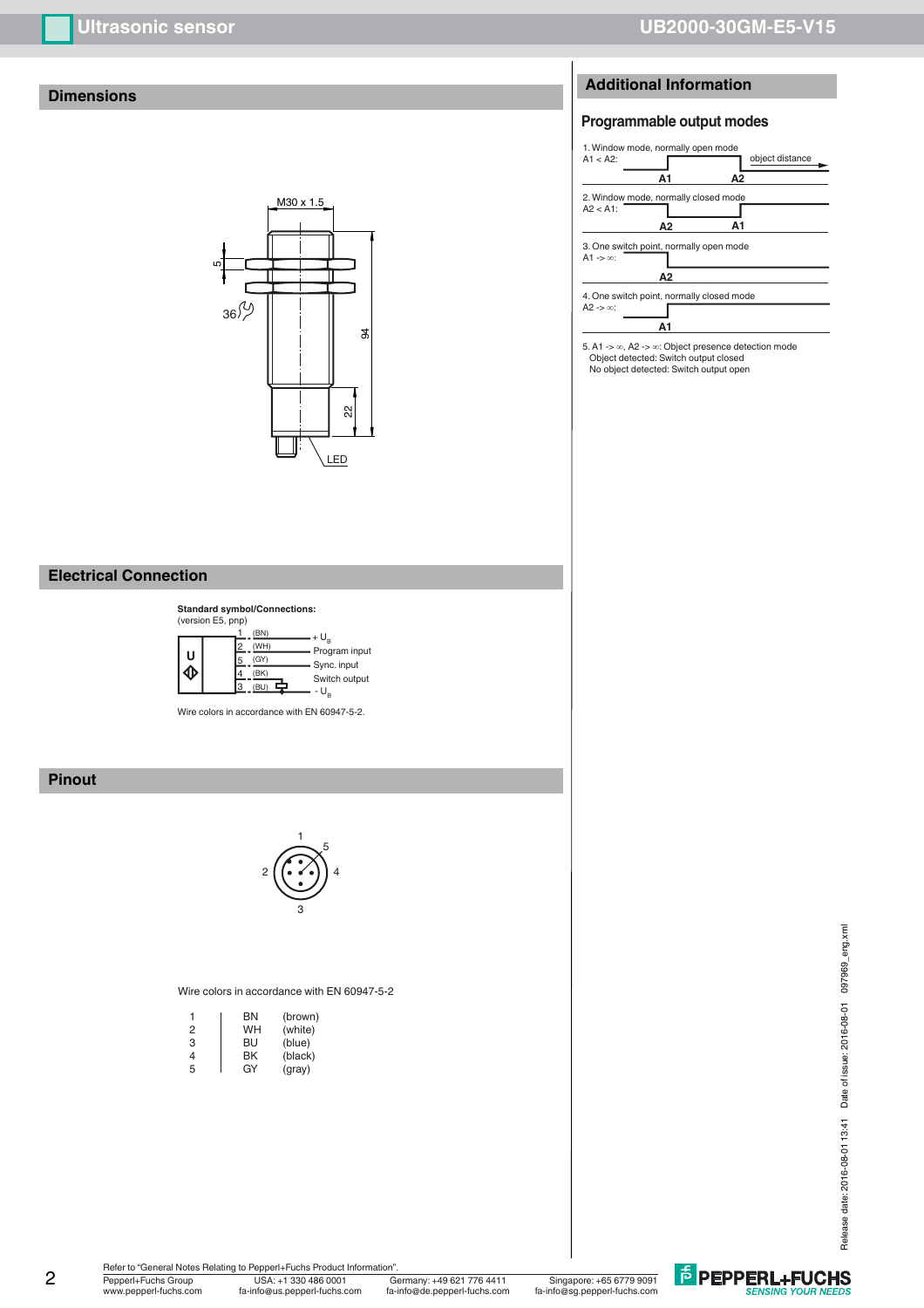# **Accessories**

# **BF 30**

Mounting flange, 30 mm

# **BF 30-F**

Mounting flange with dead stop, 30 mm

# **BF 5-30**

Universal mounting bracket for cylindrical sensors with a diameter of 5 ... 30 mm

# **UVW90-M30**

Ultrasonic -deflector

# **UVW90-K30**

Ultrasonic -deflector

#### **UB-PROG2** Programming unit

**V15-G-2M-PVC** Female cordset, M12, 5-pin, PVC cable

# **Description of Sensor Functions**

# **Programming procedure**

The sensor features a programmable switch output with two programmable switch points. Programming the switch points and the operating mode is done by applying the supply voltage -U<sub>B</sub> or +U<sub>B</sub> to the Teach-In input. The supply voltage must be applied to the Teach-In input for at least 1 s. LEDs indicate whether the sensor has recognized the target during the programming procedure.

### **Note:**

If a programming adapter UB-PROG2 is used for the programming procedure, button A1 is assigned to -U<sub>B</sub> and button A2 is assigned to +U<sub>B</sub>.

### **Programming of the switch output**

### **Window Modes**

### **Normally open (NO) output**

- 1. Place the target at the near end of the desired switch window
- 2. Program the window boundary by applying  $-U_B$  to the Teach-In input (yellow and green LEDs flash)
- 3. Disconnect the Teach-In input from  $-U_B$  to save the window boundary
- 4. Place the target at the far end of the desired switch window
- 5. Program the window boundary by applying  $+U_B$  to the Teach-In input (yellow and green LEDs flash)
- 6. Disconnect the Teach-In input from  $+U_B$  to save the window boundary

### **Normally closed (NC) output**

- 1. Place the target at the near end of the desired switch window
- 2. Program the window boundary by applying  $+U_B$  to the Teach-In input (yellow and green LEDs flash)
- 3. Disconnect the Teach-In input from  $+U_B$  to save the window boundary
- 4. Place the target at the far end of the desired switch window
- 5. Program the window boundary by applying -U<sub>B</sub> to the Teach-In input (yellow and green LEDs flash)
- 6. Disconnect the Teach-In input from  $-U_B$  to save the window boundary

### **Switch Point Modes**

- **Normally open (NO) output**
- 1. Place the target at the desired switch point position
- 2. Program the switch point by applying  $+U_B$  to the Teach-In input (yellow and green LEDs flash)
- 3. Disconnect the Teach-In input from  $+U_B$  to save the switch point
- 4. Cover the sensor face with hand or remove all objects from sensing range
- 5. Program the switch point by applying - $U_B$  to the Teach-In input (red and yellow LEDs flash)
- 6. Disconnect the Teach-In input from  $-U_B$  to save the switch point

# **Normally closed (NC) output**

- 1. Place the target at the desired switch point position
- 2. Program the switch point by applying - $U_B$  to the Teach-In input (yellow and green LEDs flash)
- 3. Disconnect the Teach-In input from  $-U_B$  to save the switch point
- 4. Cover the sensor face with hand or remove all objects from sensing range
- 5. Program the switch point by applying  $+U_B$  to the Teach-In input (red and yellow LEDs flash)
- 6. Disconnect the Teach-In input from  $+U_B$  to save the switch point

### **Object Detection Mode**

- 1. Cover the sensor face with hand or remove all objects from sensing range
- 2. Apply - $U_B$  to the Teach-In input (red and yellow LEDs flash)
- 3. Disconnect the Teach-In input from  $+U_B$  to save the setting
- 4. Apply  $+U_B$  to the Teach-In input (red and yellow LEDs flash)
- 5. Disconnect the Teach-In input from  $+U_B$  to save the setting

### **Factory settings**

See technical data.

### **Display**

The sensor provides LEDs to indicate various conditions.

Refer to "General Notes Relating to Pepperl+Fuchs Product Information".

Pepperl+Fuchs Group Germany: +49 621 776 4411 USA: +1 330 486 0001 Singapore: +65 6779 9091 www.pepperl-fuchs.com fa-info@us.pepperl-fuchs.com fa-info@de.pepperl-fuchs.com fa-info@sg.pepperl-fuchs.com